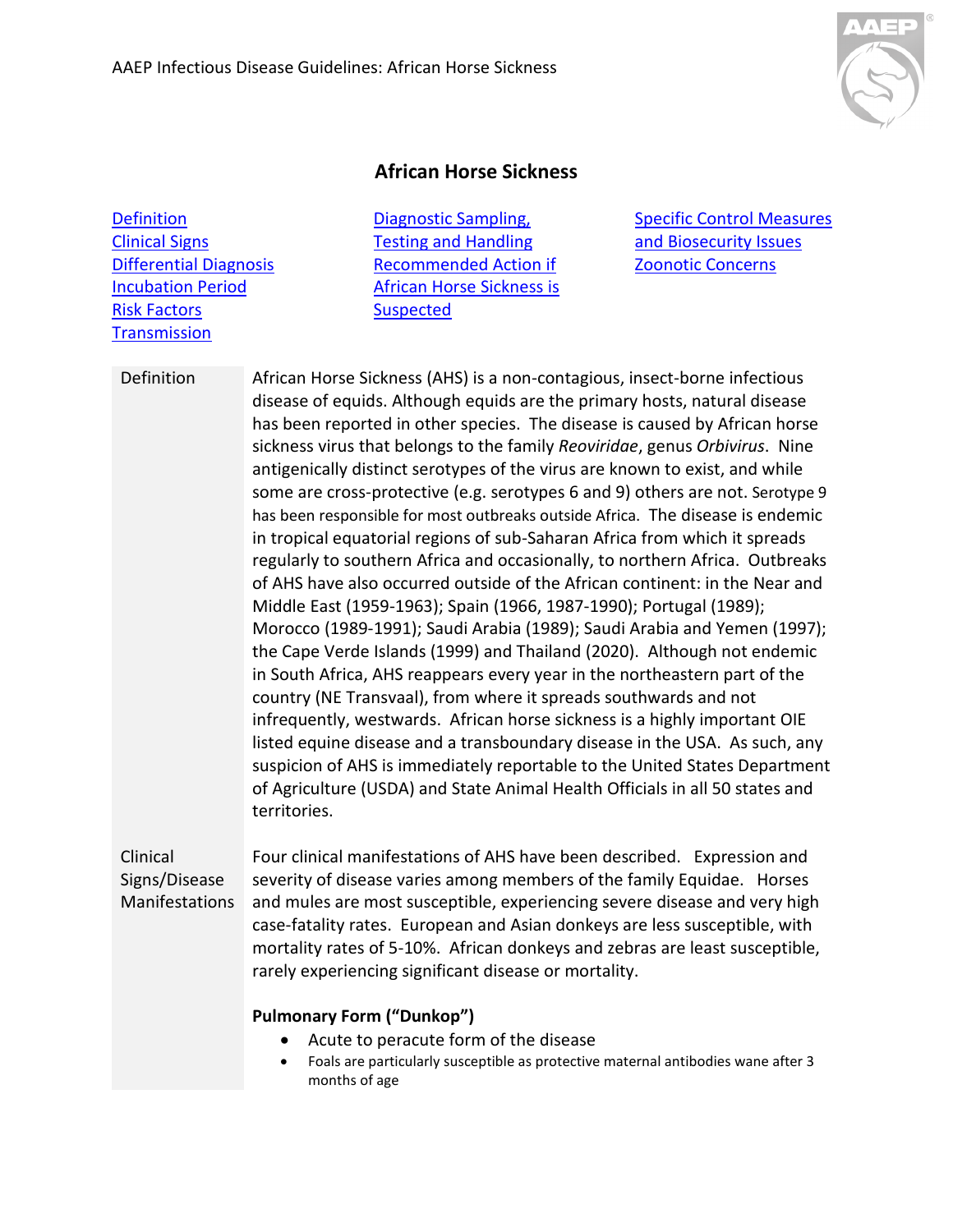- Fever up to  $41^{\circ}$  C (106 $^{\circ}$ F), accompanied by depression, profuse sweating, injection of the conjunctivae, severe pulmonary edema, dyspnea, paroxysmal coughing, copious frothy nasal discharge
- Onset of dyspnea is very sudden
- Disease progression may last hours to several days after onset of clinical signs
- Case-fatality rate is up to 95%

## **Cardiac Form ("Dikkop")**

- Subacute form of the disease
- Fever up to 41° C (106°F), depression, supraorbital non-pitting edema, swelling, petechiation and eversion of the conjunctivae
- Edema of the head (eyelids, lips, cheeks, and tongue)
- Edema extending down the neck towards the chest (including neck, thorax, pectorals, and shoulders)
- Dysfunction of the upper airways and esophagus especially in cases with severe edema of the head
- Periodic recumbency and colic
- Disease progression lasts 4-8 days after onset of clinical signs
- Case-fatality rate is 50% or greater

#### **Mixed Form**

- Combination of pulmonary and cardiac forms of the disease
- Most frequently encountered form of the disease
- Initial evidence of pulmonary involvement followed by edematous swellings and effusions
- Acute paroxysms of coughing, copious, frothy nasal discharge, collapse
- Death from cardiac failure occurs 3-6 days after onset of clinical signs
- Case-fatality rate of 70% or greater

## **African Horse Sickness Fever**

- Mildest (subclinical) form of disease, seldom diagnosed clinically
- Typically seen in partially immune horses and in donkeys and zebras
- Moderate malaise, fever of 40-40.5° C (104-105°F) lasting one to several days, anorexia, depression, occasionally mild conjunctivitis, dyspnea, and edema of the supraorbital fossa
- Rapid recovery of affected animals, death very rare.

<span id="page-1-0"></span>Differential Diagnosis Acute heart failure, acute pleuritis or pneumonia, equine viral arteritis, equine infectious anemia, purpura hemorrhagica, anthrax, plant toxicosis,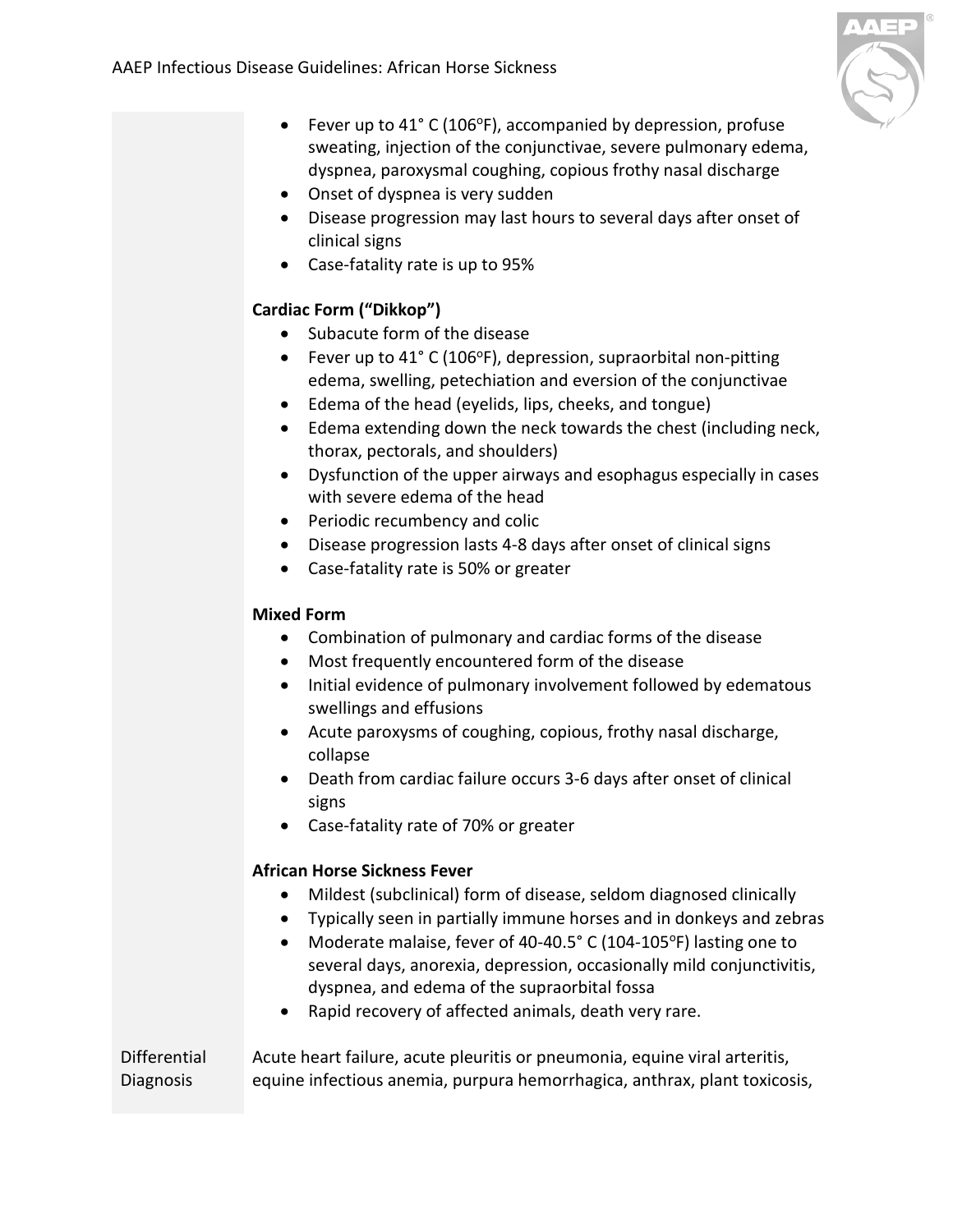

<span id="page-2-2"></span><span id="page-2-1"></span><span id="page-2-0"></span>

|                      | chemical poisoning, heat stress, piroplasmosis, equine encephalosis, Getah<br>virus infection, Hendra virus infection, and trypanosomiasis.                                                                                                                                                                                                                                                                                                                                                                                                                                                                                                                                                                                                                                                                                                                              |
|----------------------|--------------------------------------------------------------------------------------------------------------------------------------------------------------------------------------------------------------------------------------------------------------------------------------------------------------------------------------------------------------------------------------------------------------------------------------------------------------------------------------------------------------------------------------------------------------------------------------------------------------------------------------------------------------------------------------------------------------------------------------------------------------------------------------------------------------------------------------------------------------------------|
| Incubation<br>Period | The incubation period is usually 7-14 days although it can be as short as two<br>days or even less with the peracute form of the disease. Experimental<br>infections suggest that the incubation period can potentially be as long as<br>21 days.                                                                                                                                                                                                                                                                                                                                                                                                                                                                                                                                                                                                                        |
| <b>Risk Factors</b>  | <b>Potential Routes of Virus Entry into a Country:</b><br>Importation of infected equids from countries in which AHS is<br>$\bullet$<br>endemic or occurs regularly. Greatest risk is associated with zebras<br>or donkeys, or horses with partial immunity.<br>Importation of infective animal products such as equine serum or<br>$\bullet$<br>semen from AHS affected countries.<br>Introduction of infected vectors, specifically Culicoides spp. via<br>$\bullet$<br>airplanes, ships.<br>• Windborne carriage of infected vectors.                                                                                                                                                                                                                                                                                                                                 |
|                      | Factors Critical to Restricting Spread of AHS once Introduced into a                                                                                                                                                                                                                                                                                                                                                                                                                                                                                                                                                                                                                                                                                                                                                                                                     |
|                      | Country:                                                                                                                                                                                                                                                                                                                                                                                                                                                                                                                                                                                                                                                                                                                                                                                                                                                                 |
|                      | Delineation of area of infection.<br>$\bullet$                                                                                                                                                                                                                                                                                                                                                                                                                                                                                                                                                                                                                                                                                                                                                                                                                           |
|                      | Enforcement of movement controls of equids within, into, and out<br>$\bullet$<br>of the infected area.                                                                                                                                                                                                                                                                                                                                                                                                                                                                                                                                                                                                                                                                                                                                                                   |
|                      | Housing of all equids from dusk to dawn.<br>$\bullet$                                                                                                                                                                                                                                                                                                                                                                                                                                                                                                                                                                                                                                                                                                                                                                                                                    |
|                      | Implementation of insect control measures.<br>$\bullet$                                                                                                                                                                                                                                                                                                                                                                                                                                                                                                                                                                                                                                                                                                                                                                                                                  |
|                      | Daily monitoring of all equids for signs of the disease; any positive<br>$\bullet$<br>cases euthanized.                                                                                                                                                                                                                                                                                                                                                                                                                                                                                                                                                                                                                                                                                                                                                                  |
|                      | Vaccination of all susceptible animals with an appropriate<br>$\bullet$                                                                                                                                                                                                                                                                                                                                                                                                                                                                                                                                                                                                                                                                                                                                                                                                  |
|                      | monovalent or polyvalent AHS vaccine, as determined by USDA<br>APHIS.                                                                                                                                                                                                                                                                                                                                                                                                                                                                                                                                                                                                                                                                                                                                                                                                    |
| Transmission         | Since AHS is a non-contagious infectious disease, it is not transmitted by<br>direct contact between horses. It is an insect-transmitted disease, with<br>midges (Culicoides spp.) serving as the primary vector. Climate and other<br>factors influence the breeding of Culicoides spp.; thus, AHS is seasonal in<br>occurrence with outbreaks frequently associated with a period of drought<br>followed by heavy rains. The extrinsic incubation period of AHS virus in<br>midges is eight days. There is no evidence of transovarial transmission or<br>over-wintering of AHS virus in Culicoides larvae. Although mosquitoes,<br>various biting flies and certain tick species may possibly play a role in the<br>mechanical transmission of the virus, this has not been demonstrated under<br>natural circumstances. Experimentally, AHS virus can be transmitted |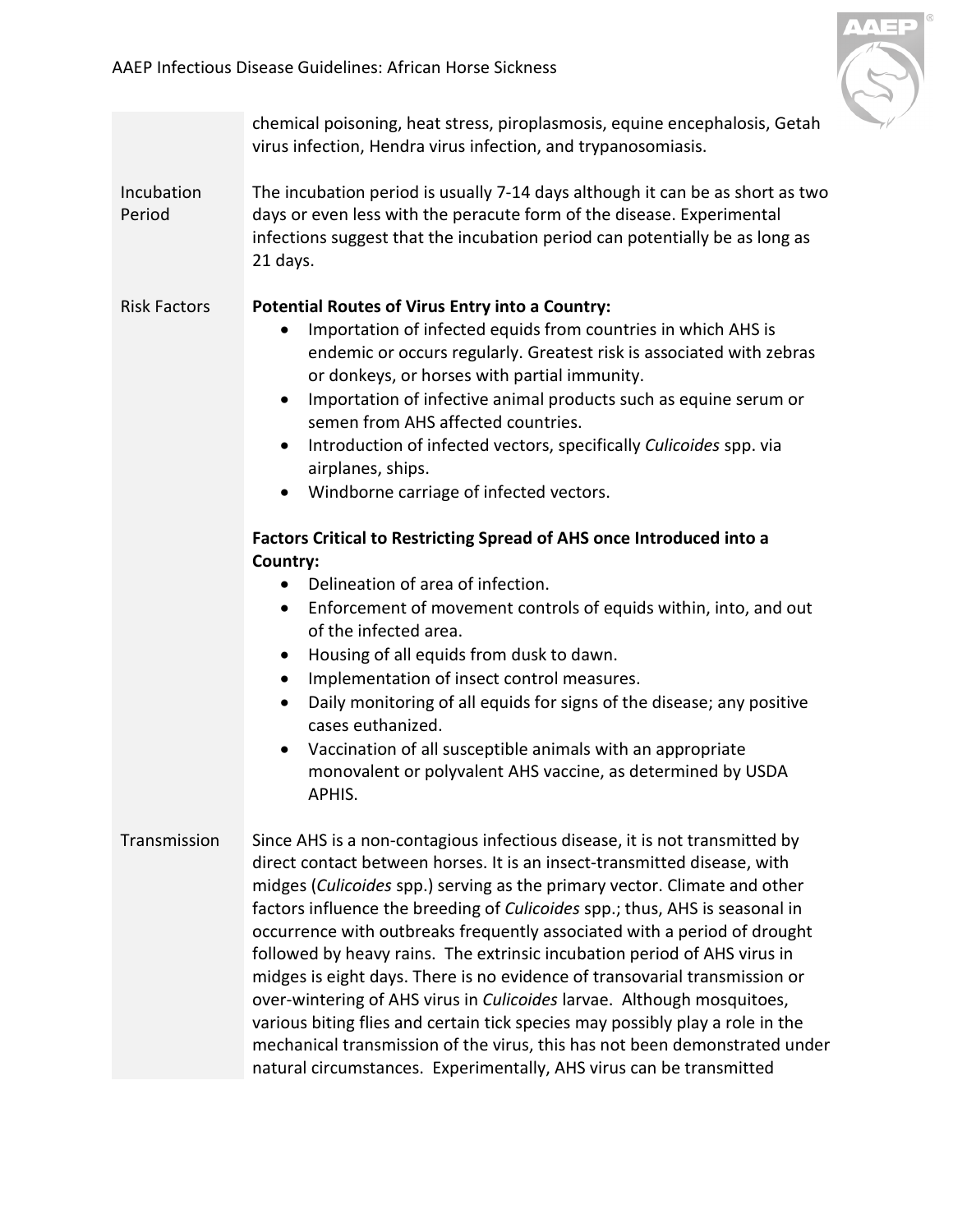

<span id="page-3-1"></span><span id="page-3-0"></span>

|                                                     | between horses by injection of infected blood or organ suspensions,<br>especially when administered by the intravenous route.<br>While the virus is present in high concentration in blood and certain organs<br>(e.g. lungs, spleen, lymph nodes), only trace amounts can be found in<br>serum, tissue fluids and excretions. Viremia usually lasts 4-8 days in horses<br>but may persist for up to 21 days. There is no evidence to indicate<br>existence of the carrier state in recovered animals. Zebra, which are<br>considered the natural reservoir of the virus in most regions in Africa, may<br>remain viremic for up to 40 days.                                                                                                                                                                                                                                                                                                                                                                                                                                                                                                                                                                                                                          |
|-----------------------------------------------------|-----------------------------------------------------------------------------------------------------------------------------------------------------------------------------------------------------------------------------------------------------------------------------------------------------------------------------------------------------------------------------------------------------------------------------------------------------------------------------------------------------------------------------------------------------------------------------------------------------------------------------------------------------------------------------------------------------------------------------------------------------------------------------------------------------------------------------------------------------------------------------------------------------------------------------------------------------------------------------------------------------------------------------------------------------------------------------------------------------------------------------------------------------------------------------------------------------------------------------------------------------------------------|
| Diagnostic<br>Sampling,<br>Testing and<br>Handling  | Diagnosis of AHS is virtually impossible during the febrile phase of the<br>disease. A presumptive diagnosis is only feasible following development of<br>the characteristic clinical signs. Federal and state animal health officials<br>must be notified immediately where a case of AHS is suspected; their<br>responsibility is to assist in the investigation and establish the appropriate<br>diagnostic testing that needs to be undertaken.                                                                                                                                                                                                                                                                                                                                                                                                                                                                                                                                                                                                                                                                                                                                                                                                                   |
|                                                     | Samples from suspect cases of AHS should include unclotted whole blood,<br>preferably collected during the febrile phase of the disease, and serum.<br>Where possible, paired serum samples collected 2 weeks apart are<br>recommended. Spleen, lung, and lymph node samples should be taken<br>from freshly dead animals and placed in appropriate transport medium for<br>PCR testing and/or virus isolation. Another set of tissue samples should be<br>placed in 10% buffered formalin for histopathological examination. All<br>samples for diagnostic investigation should be shipped overnight at 4° C to<br>the USDA's National Veterinary Services Laboratories, Ames, Iowa and<br>should be coordinated with state or federal animal health official.<br>Current laboratory tests of choice for confirmation of diagnosis of AHS are<br>the duplex real-time reverse transcription PCR assay for detection of the<br>virus, and the VP-7 Blocking ELISA for determination of serum antibodies to<br>the virus. Both tests have met the OIE requirements of validation for this<br>disease. Demonstration of the typical macroscopic lesions of AHS on post-<br>mortem examination are often sufficiently specific to support a diagnosis of<br>the disease. |
| Recommended<br><b>Action if AHS is</b><br>Suspected | African Horse Sickness is an internationally reportable disease; contact your<br>regulatory authority for reporting suspect cases. In the United States<br>contact your State and/or federal animal health official.                                                                                                                                                                                                                                                                                                                                                                                                                                                                                                                                                                                                                                                                                                                                                                                                                                                                                                                                                                                                                                                  |
|                                                     | Federal Area Veterinarians in Charge<br>https://www.aphis.usda.gov/animal health/contacts/field-operations-<br>districts.pdf                                                                                                                                                                                                                                                                                                                                                                                                                                                                                                                                                                                                                                                                                                                                                                                                                                                                                                                                                                                                                                                                                                                                          |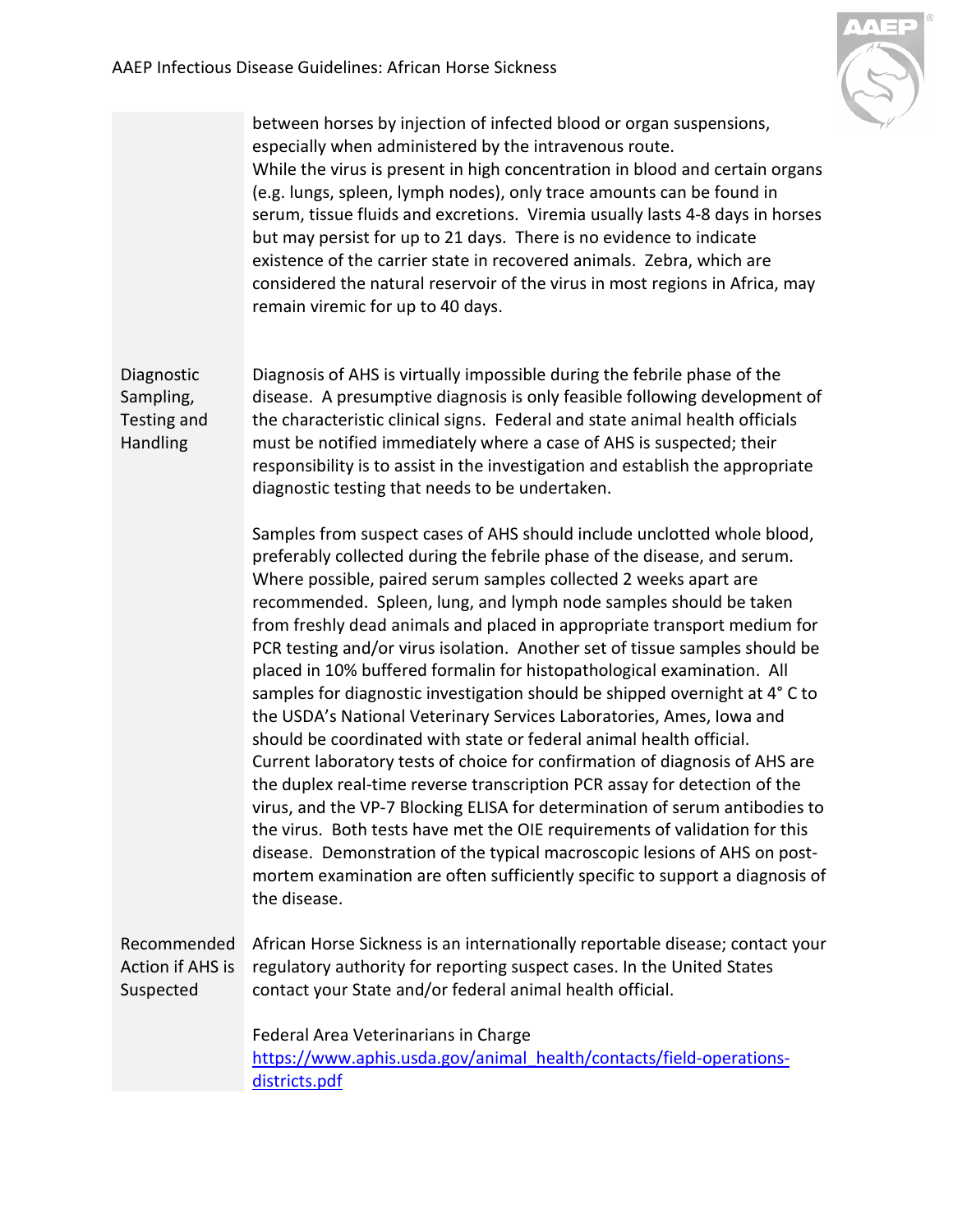

# State Veterinarians [http://www.equinediseasecc.org/state-veterinary](http://www.equinediseasecc.org/state-veterinary-offices)[offices](http://www.equinediseasecc.org/state-veterinary-offices)

<span id="page-4-1"></span><span id="page-4-0"></span>

| Specific<br>Control<br>Measures and<br>Biosecurity<br>Issues | A critical first step in the control of AHS is to expedite confirmation of the<br>disease and identification of the virus serotype involved. On confirmation of<br>a diagnosis and in conjunction with authorities, establish a strict quarantine<br>zone and enforce movement controls within, into, and out of the infected<br>area. In the likely event that it is decided to euthanize all infected and<br>exposed equids, the carcasses must be disposed of as soon as possible while<br>observing all appropriate biosecurity precautions in the process. Potentially<br>contaminated areas must be disinfected, thoroughly cleaned and re-<br>disinfected. African horse sickness virus is relatively heat stable and can<br>remain viable at low temperatures for many years. It is resistant to<br>putrefaction for an extended period. However, it is readily inactivated<br>below pH 6.0 and by formalin and certain other chemicals.<br>All equids must be stabled preferably in insect-proof housing from dusk to<br>at least dawn. Insect control measures need to be implemented including<br>destruction of Culicoides breeding sites, use of insect repellants and<br>insecticides. The temperature of all equids should be taken twice a day. Any<br>febrile equid(s) should be transferred to separate insect-proof<br>accommodation, pending a decision on whether to euthanize the animal(s)<br>or not. |
|--------------------------------------------------------------|------------------------------------------------------------------------------------------------------------------------------------------------------------------------------------------------------------------------------------------------------------------------------------------------------------------------------------------------------------------------------------------------------------------------------------------------------------------------------------------------------------------------------------------------------------------------------------------------------------------------------------------------------------------------------------------------------------------------------------------------------------------------------------------------------------------------------------------------------------------------------------------------------------------------------------------------------------------------------------------------------------------------------------------------------------------------------------------------------------------------------------------------------------------------------------------------------------------------------------------------------------------------------------------------------------------------------------------------------------------------------------------------------------------------------|
|                                                              | Decisions regarding potential implementation of a vaccination program and<br>release of AHS cases and contact horses from quarantine will be at the<br>direction of state and federal animal health officials.                                                                                                                                                                                                                                                                                                                                                                                                                                                                                                                                                                                                                                                                                                                                                                                                                                                                                                                                                                                                                                                                                                                                                                                                               |
| Zoonotic<br>Concerns                                         | While humans are not natural hosts for AHS virus, under certain<br>circumstances the virus can be transmissible to humans. Although recorded<br>very infrequently, a neurotropic vaccine strain of the virus has caused<br>encephalitis and retinitis in persons involved in the production of the<br>commercial modified live vaccine against AHS.                                                                                                                                                                                                                                                                                                                                                                                                                                                                                                                                                                                                                                                                                                                                                                                                                                                                                                                                                                                                                                                                          |
| Additional<br><b>Resources</b>                               | Spickler, AR, Roth, JA, Gaylon, J & Lofstedt, J. (2010) African Horse Sickness<br>In: Emerging and Exotic Diseases of Animals 4 <sup>th</sup> ED. Iowa State University,<br>Ames, IA, 81-83                                                                                                                                                                                                                                                                                                                                                                                                                                                                                                                                                                                                                                                                                                                                                                                                                                                                                                                                                                                                                                                                                                                                                                                                                                  |
|                                                              | Fernandez, PJ & White, WR. (2010) African Horse Sickness In: Atlas of<br>Transboundary Animal Diseases. OIE (World Organization of Animal Health)<br>99-106                                                                                                                                                                                                                                                                                                                                                                                                                                                                                                                                                                                                                                                                                                                                                                                                                                                                                                                                                                                                                                                                                                                                                                                                                                                                  |
|                                                              | 2019 Manual of Diagnostic Tests and Vaccines for Terrestrial Animals 9th ED.<br>OIE (World Organization of Animal Health)                                                                                                                                                                                                                                                                                                                                                                                                                                                                                                                                                                                                                                                                                                                                                                                                                                                                                                                                                                                                                                                                                                                                                                                                                                                                                                    |